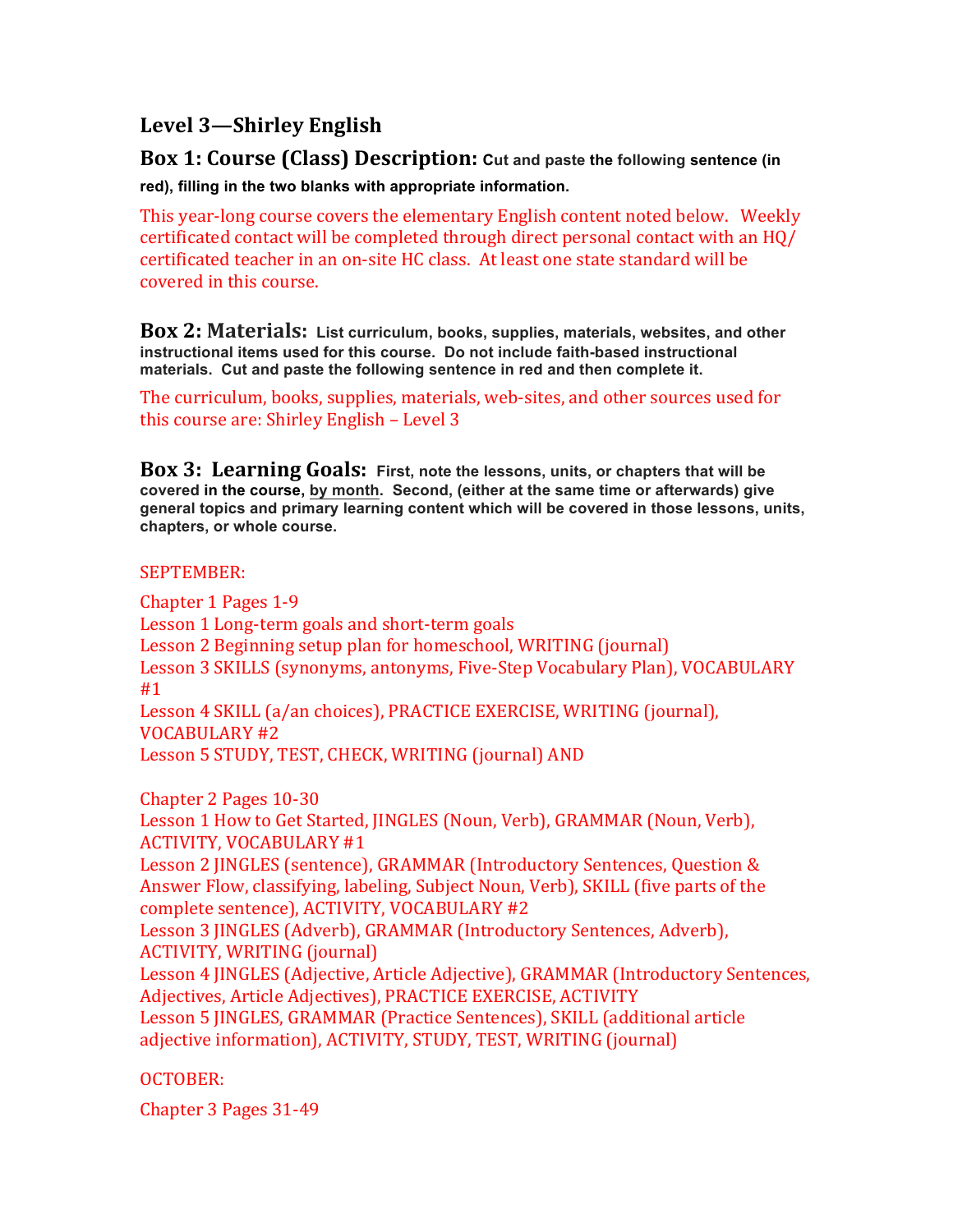Lesson 1 JINGLES, GRAMMAR (Introductory Sentences, identifying Adverbs that modify Adjectives and Adverbs), SKILL (Four Kinds of Sentences), PRACTICE EXERCISE, ACTIVITY, VOCABULARY #1

Lesson 2 JINGLES, GRAMMAR (Introductory Sentences, Pattern 1 Sentences, end punctuation), SKILLS (introduce Skill Builder Checks and Noun Checks), PRACTICE EXERCISE, VOCABULARY #2

Lesson 3 JINGLES, GRAMMAR (Introductory Sentences, complete subject and complete predicate), SKILLS (review Noun Check, Singular Nouns, Plural Nouns), PRACTICE EXERCISE

Lesson 4 JINGLES, STUDY, TEST, CHECK, ACTIVITY, WRITING (journal) Lesson 5 WRITING (revising and editing), ACTIVITY AND

Chapter 4 Pages 50-78

Lesson 1 JINGLES, GRAMMAR (Practice Sentences), SKILLS (Skill Builder Check, Common and Proper Nouns, Marking the Complete Subject and Complete Predicate, Simple Subject and Simple Predicate, Oral Skill Builder Check), PRACTICE EXERCISE, VOCABULARY #1, ACTIVITY 

Lesson 2 JINGLES, GRAMMAR (Practice Sentences), SKILL (Parts of Speech), PRACTICE EXERCISE, VOCABULARY #2

Lesson 3 JINGLES, GRAMMAR (Practice Sentences), SKILLS (adding vocabulary check to Skill Builder, Oral Skill Builder Check, Practice and Improved Sentence) Lesson 4 JINGLES, STUDY, TEST, CHECK, ACTIVITY, WRITING (journal) Lesson 5 WRITING (Expository, writing definitions, two point paragraph), WRITING ASSIGNMENT #1

# NOVEMBER:

Chapter 5 Pages 79-96 

Lesson 1 JINGLES (Preposition, Object of the Prep, Prepositional Flow), GRAMMAR (Practice Sentences), SKILLS (Oral Skill Builder Check, Expanded Practice Sentence), VOCABULARY #1, ACITIVITY

Lesson 2 JINGLES, GRAMMAR (Introductory Sentences, Preposition, Object of the Preposition, Prepositional Phrase, adding the Object of the Preposition to the Noun Check, Oral Skill Builder Check, Adding the Preposition to the Parts of Speech), VOCABULARY #2 

Lesson 3 JINGLES, GRAMMAR (Practice Sentences, Prepositional Phrase, Practice and Improved Sentence with a Prepositional Phrase), ACTIVITY Lesson 4 JINGLES, STUDY, TEST, CHECK, ACTIVITY, WRITING (journal)

Lesson 5 WRITING ASSIGNMENT #2, BONUS OPTION AND

Chapter 6 Pages 97-114

Lesson 1 *JINGLES*, GRAMMAR (Practice Sentences, Prepositional Phrase, Oral Skill Builder Check), SKILL (Subject/Verb Agreement), PRACTICE EXERCISE, VOCABULARY #1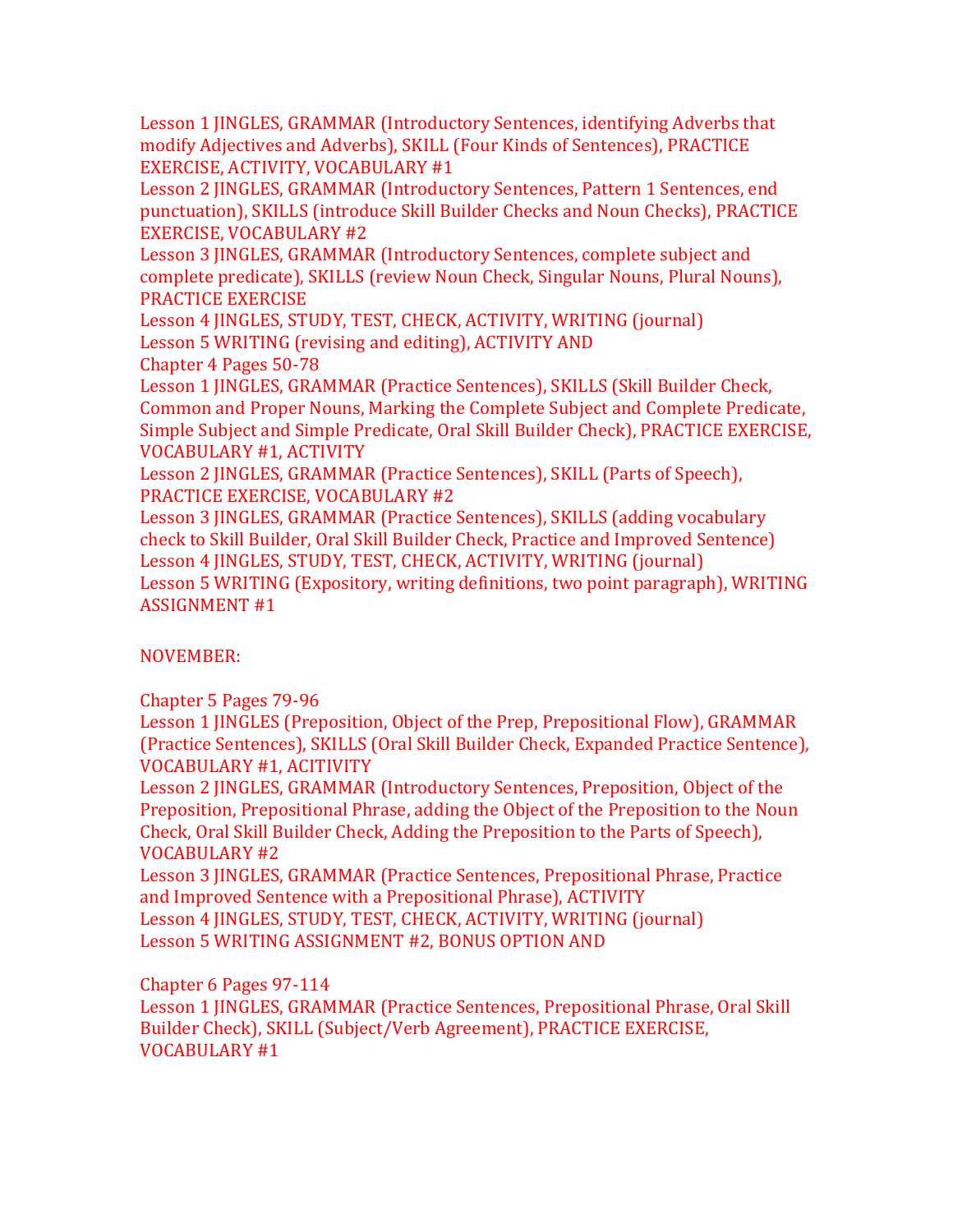Lesson 2 JINGLES, GRAMMAR (Practice Sentences, Prepositional Phrase, Practice and Improved Sentences with Prepositional Phrases), PRACTICE EXERCISE, VOCABULARY #2, ACTIVITY 

Lesson 3 JINGLES, GRAMMAR (Practice Sentences, Prepositional Phrase), PRACTICE EXERCISE, ACTIVITY

Lesson 4 JINGLES, STUDY, TEST, CHECK, ACTIVITY, WRITING (journal) Lesson 5 WRITING ASSIGNMENT #3, BONUS OPTION

#### DECEMBER:

Chapter 7 Pages 115-133 

Lesson 1 JINGLES (Pronoun, Subject Pronoun), GRAMMAR (Introductory Sentences, Pronoun, Subject Pronoun, Understood Subject Pronoun, Noun Checks with Pronouns, adding the Pronoun to the Parts of Speech, Oral Skill Builder Check), VOCABULARY #1 

Lesson 2 IINGLES (Possessive Pronoun), GRAMMAR (Introductory Sentences, Possessive Pronouns, Practice and Improved Sentences with Pronouns), VOCABULARY #2 

Lesson 3 JINGLES (Object Pronoun), GRAMMAR (Practice Sentences, Object Pronoun), PRACTICE EXERCISE, ACTIVITY, WRITING (journal) Lesson 4 JINGLES, STUDY, TEST, CHECK, ACTIVITY, WRITING (journal) Lesson 5 WRITING (changing plural categories to singular points), WRITING ASSIGNMENT #4, BONUS OPTION AND

# Chapter 8 Pages 134-151

Lesson 1 HNGLES, GRAMMAR (Introductory Sentences, Possessive Noun, Noun Check with Possessive Nouns, Oral Skill Builder Check), PRACTICE EXERCISE, VOCABULARY #1 

Lesson 2 JINGLES, GRAMMAR (Practice Sentences), SKILL (making Nouns Possessive), PRACTICE EXERCISE, VOCABULARY #2

Lesson 3 JINGLES, GRAMMAR (Practice Sentences, Practice and Improved Sentence), PRACTICE EXERCISE

Lesson 4 JINGLES, STUDY, TEST, CHECK, ACTIVITY, WRITING (journal) Lesson 5 WRITING (3-point Expository Paragraph), WRITING ASSIGNMENT #5, BONUS OPTION

# JANUARY:

Chapter 9 Pages 152-170

Lesson 1 JINGLES (The 23 Helping Verbs of the Mean, Lean Verb Machine), GRAMMAR (Introductory Sentences, Helping Verb, Not Adverb, Question Verb, Oral Skill Builder Check), WRITING (journal), VOCABULARY #1

Lesson 2 JINGLES, GRAMMAR (Practice Sentences, Practice and Improved Sentences), PRACTICE EXERCISE, VOCABULARY #2

Lesson 3 JINGLES, GRAMMAR (Practice Sentences, Oral Skill Builder Check, Add Irregular Verb Chart to the Skill Builder Check), PRACTICE EXERCISE, ACTIVITY Lesson 4 JINGLES, STUDY, TEST, CHECK, ACTIVITY, WRITING (journal)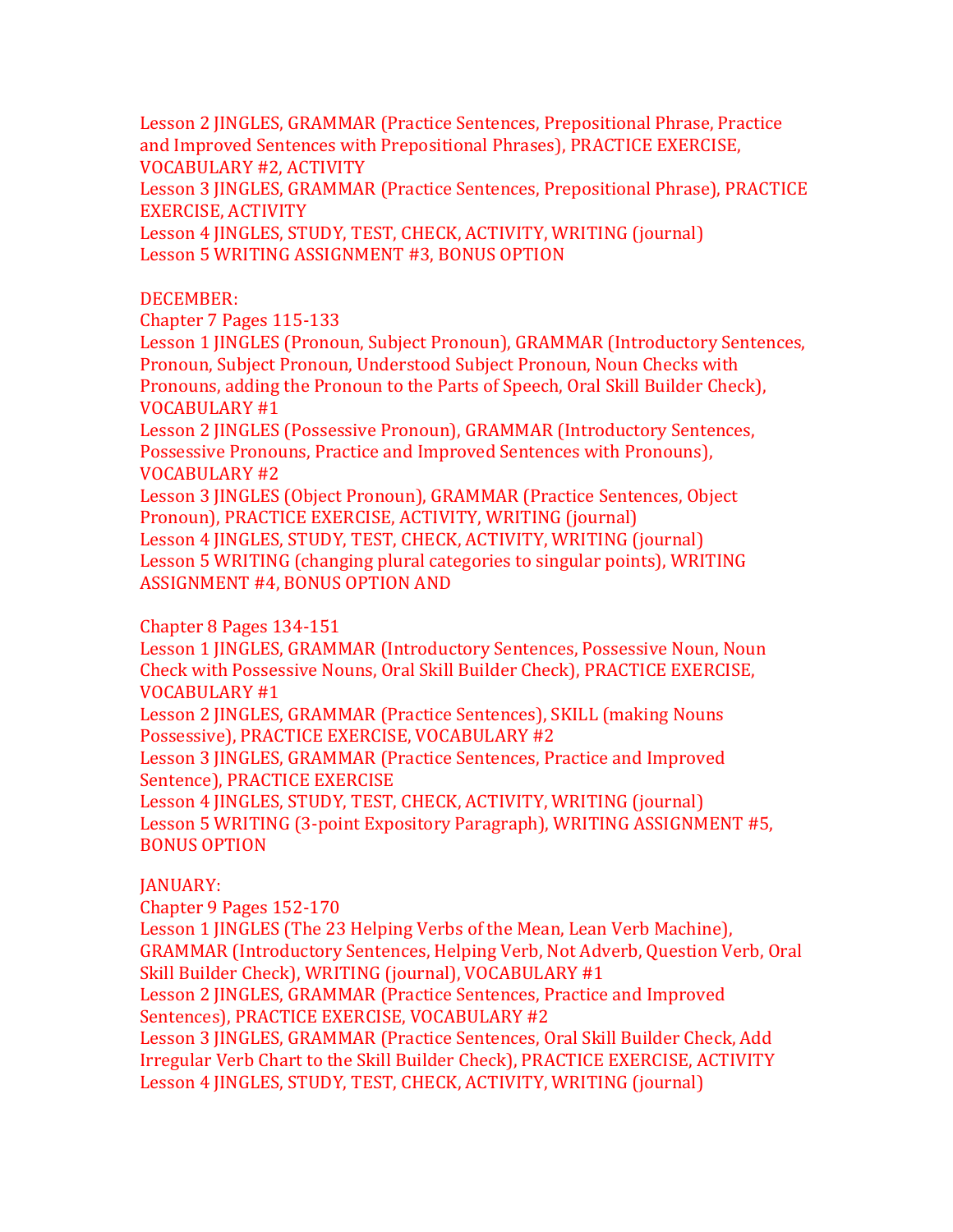Lesson 5 WRITING (Standard and Time-Order forms), WRITING ASSIGNMENT #6, **BONUS OPTION AND** 

Chapter 10 Pages 171-187

Lesson 1 JINGLES (The Eight Parts of Speech), GRAMMAR (Introductory Sentences, Conjunctions, Compound Parts, Interjection, Eight Parts of Speech, Oral Skill Builder Check), VOCABULARY #1, ACTIVITY

Lesson 2 IINGLES, GRAMMAR (Practice Sentences), SKILL (Homonyms), PRACTICE EXERCISE, VOCABULARY #2, ACTIVITY

Lesson 3 JINGLES, GRAMMAR (Practice Sentences, Practice and Improved Sentence), PRACTICE EXERCISE, ACTIVITY

Lesson 4 JINGLES, STUDY, TEST, CHECK, ACTIVITY, WRITING (journal) Lesson 5 WRITING (Topic Sentence), WRITING ASSIGNMENT #7 AND

Chapter 11 Pages 188-208 

Lesson 1 JINGLES, GRAMMAR (Practice Sentences, Oral Skill Builder Check), SKILL (capitalization), ACTIVITY, VOCABULARY #1

Lesson 2 JINGLES, GRAMMAR (Practice Sentences, Pattern 1 Practice and Improved Sentence), SKILL (punctuation), ACTIVITY, VOCABULARY #2

Lesson 3 JINGLES, GRAMMAR (Practice Sentences), SKILLS (capitalization and punctuation), PRACTICE EXERCISE, ACTIVITY

Lesson 4 JINGLES, STUDY, TEST, CHECK, ACTIVITY, WRITING (journal) Lesson 5 WRITING (Essay, 3-paragraph Essay), WRITING ASSIGNMENT #8, BONUS OPTION

FEBRUARY: 

Chapter 12 Pages 209-223 

Lesson 1 JINGLES, GRAMMAR (Practice Sentences, Oral Skill Builder Check), SKILLS (capitalization and punctuation of a friendly letter using rule numbers), PRACTICE EXERCISE, VOCABULARY #1

Lesson 2 JINGLES, GRAMMAR (Practice Sentences, Independent Pattern 1 Practice Sentence), SKILLS (capitalization and punctuation of a friendly letter using corrections only), PRACTICE EXERCISE, VOCABULARY #2

Lesson 3 JINGLES, GRAMMAR (Practice Sentences), STUDY, TEST A, CHECK, **ACTIVITY** 

Lesson 4 STUDY, TEST B, CHECK, ACTIVITY, WRITING (journal) Lesson 5 WRITING (Persuasive Essay), WRITING ASSIGNMENT #9 AND

Chapter 13 Pages 224-240

Lesson 1 **HNGLES** (Direct Object), GRAMMAR (Introductory Sentences, Direct Objects, Transitive Verbs, add Direct Objects to the Noun Check, Oral Skill Builder Check), VOCABULARY #1

Lesson 2 JINGLES, GRAMMAR (Practice Sentences, Independent Pattern 2 Practice Sentence), VOCABULARY #2, ACTIVITY

Lesson 3 JINGLES, GRAMMAR (Practice Sentences), SKILL (Editing Checklist), PRACTICE EXERCISE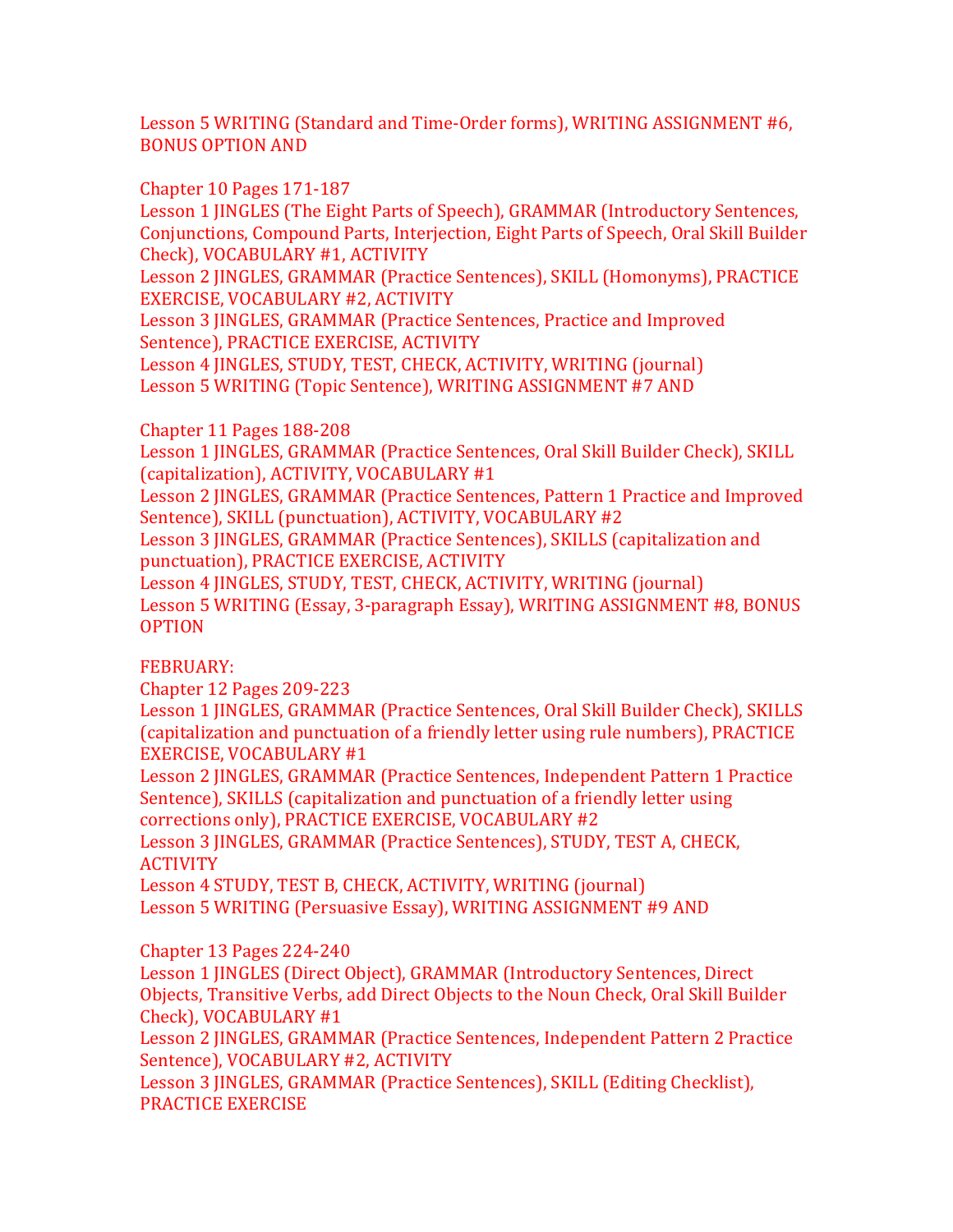Lesson 4 JINGLES, STUDY, TEST, CHECK, ACTIVITY, WRITING (journal) Lesson 5 WRITING ASSIGNMENTS #10 and #11, BONUS OPTION AND

Chapter 14 Pages 241-259

Lesson 1 JINGLES, GRAMMAR (Practice Sentences, Oral Skill Builder Check), SKILLS (identify complete sentences and sentence fragments, correcting sentence fragments), PRACTICE EXERCISE, VOCABULARY #1, ACTIVITY Lesson 2 JINGLES, GRAMMAR (Practice Sentences, Pattern 2 Practice Sentence), SKILLS (simple sentence with compound parts, run-on sentence), PRACTICE EXERCISE, VOCABULARY #2 Lesson 3 JINGLES, GRAMMAR (Practice Sentences), SKILLS (compound sentence, run-on sentence), PRACTICE EXERCISE, ACTIVITY Lesson 4 JINGLES, STUDY, TEST, CHECK, ACTIVITY, WRITING (journal) Lesson 5 WRITING ASSIGNMENTS #12 and #13

# MARCH:

Chapter 15 Pages 260-274

Lesson 1 JINGLES, GRAMMAR (Practice Sentences, Oral Skill Builder Check), SKILL (contractions), PRACTICE EXERCISE, VOCABULARY #1 Lesson 2 JINGLES, GRAMMAR (Practice Sentences, Pattern 2 Practice Sentence, Oral Contraction Review), PRACTICE EXERCISE, VOCABULARY #2, ACTIVITY Lesson 3 JINGLES, GRAMMAR (Practice Sentences, Oral Contraction Review), PRACTICE EXERCISE, ACTIVITY Lesson 4 JINGLES, STUDY, TEST, CHECK, ACTIVITY, WRITING (journal) Lesson 5 WRITING ASSIGNMENTS #14 and #15, BONUS OPTION AND

Chapter 16 Pages 275-288 

Lesson 1 JINGLES, GRAMMAR (Practice Sentences, Oral Skill Builder Check), SKILL (Linking Verbs), PRACTICE EXERCISE, VOCABULARY #1 Lesson 2 JINGLES, GRAMMAR (Practice Sentences), SKILLS (Similes and Metaphors), BONUS OPTION, PRACTICE EXERCISE, VOCABULARY #2 Lesson 3 JINGLES, GRAMMAR (Practice Sentences, Oral Contraction Review), PRACTICE EXERCISE, ACTIVITY Lesson 4 JINGLES, STUDY, TEST, CHECK, ACTIVITY, WRITING (journal) Lesson 5 WRITING ASSIGNMENTS #16 and #17, BONUS OPTION AND

Chapter 17 Pages 289-305 

Lesson 1 JINGLES, GRAMMAR (Introductory Sentences, Oral Skill Builder Check), SKILLS (beginning quotes, ending quotes), PRACTICE EXERCISE, VOCABULARY #1 Lesson 2 JINGLES, GRAMMAR (Practice Sentences, Pattern 2 Practice Sentence), PRACTICE EXERCISE, VOCABULARY #2

Lesson 3 JINGLES, GRAMMAR (Practice Sentences), PRACTICE EXERCISE Lesson 4 JINGLES, STUDY, TEST, CHECK, ACTIVITY, WRITING (journal) Lesson 5 WRITING (narrative, writing with dialogue and without dialogue), WRITING ASSIGNMENTS #18 and #19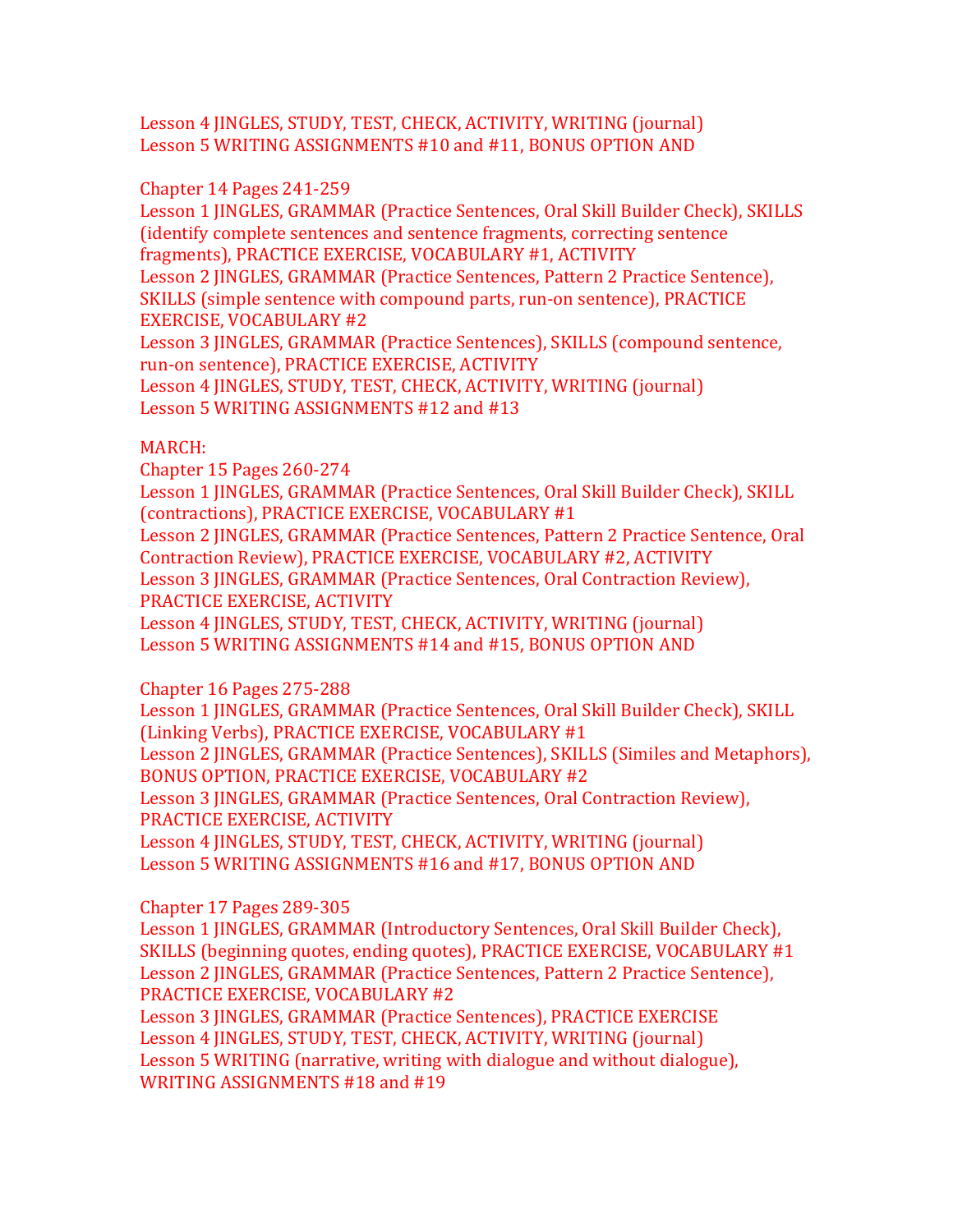#### APRIL:

Chapter 18 Pages 306-321

Lesson 1 JINGLES, GRAMMAR (Practice Sentences, Oral Skill Builder Check), SKILLS (regular and irregular verbs), PRACTICE EXERCISE, VOCABULARY #1 Lesson 2 JINGLES, GRAMMAR (Practice Sentences), SKILLS (simple verb tenses, the tenses of helping verbs), PRACTICE EXERCISE, VOCABULARY #2 Lesson 3 JINGLES, GRAMMAR (Practice Sentences), SKILL (changing verbs to different tenses in a paragraph), PRACTICE EXERCISE Lesson 4 JINGLES, STUDY, TEST, CHECK, ACTIVITY, WRITING (journal) Lesson 5 WRITING ASSIGNMENTS #20 and #21, BONUS OPTION AND

Chapter 19 Pages 322-335 

Lesson 1 JINGLES, GRAMMAR (Practice Sentences, Oral Skill Builder Check), SKILL (double negatives), PRACTICE EXERCISE, VOCABULARY #1 Lesson 2 IINGLES, GRAMMAR (Practice Sentences), PRACTICE EXERCISE, VOCABULARY #2 Lesson 3 JINGLES, GRAMMAR (Practice Sentences), PRACTICE EXERCISE Lesson 4 JINGLES, STUDY, TEST, CHECK, ACTIVITY, WRITING (journal) Lesson 5 WRITING ASSIGNMENTS #22 and #23, BONUS OPTION AND

Chapter 20 Pages 336-351 

Lesson 1 JINGLES, GRAMMAR (Practice Sentences, Oral Skill Builder Check), SKILL (form the plurals of Nouns with different endings), PRACTICE EXERCISE, VOCABULARY #1 Lesson 2 JINGLES, GRAMMAR (Practice Sentences), PRACTICE EXERCISE, VOCABULARY #2, ACTIVITY, BONUS OPTION Lesson 3 JINGLES, GRAMMAR (Practice Sentences), PRACTICE EXERCISE Lesson 4 JINGLES, STUDY, TEST, CHECK, ACTIVITY, WRITING (journal) Lesson 5 WRITING (Descriptive), WRITING ASSIGNMENT #24, BONUS OPTION

# MAY:

Chapter 21 Pages 352-363 

Lesson 1 JINGLES, GRAMMAR (Practice Sentences), SKILLS (parts of a friendly letter, parts of an envelope), PRACTICE EXERCISE, VOCABULARY #1 Lesson 2 JINGLES, GRAMMAR (Practice Sentences, Independent Practice Sentence), PRACTICE EXERCISE, VOCABULARY #2 Lesson 3 JINGLES, GRAMMAR (Practice Sentences), PRACTICE EXERCISE, ACTIVITY Lesson 4 JINGLES, STUDY, TEST, CHECK, ACTIVITY, WRITING (journal) Lesson 5 WRITING ASSIGNMENTS #25 and #26, BONUS OPTION AND

Chapter 22 Pages 364-377 

Lesson 1 JINGLES, GRAMMAR (Practice Sentences, Oral Skill Builder Check), SKILLS (types of business letters, parts of a business letter, parts of a business envelope), PRACTICE EXERCISE, VOCABULARY #1, ACTIVITY

Lesson 2 JINGLES, GRAMMAR (Practice Sentences, Independent Practice Sentence), PRACTICE EXERCISE, VOCABULARY #2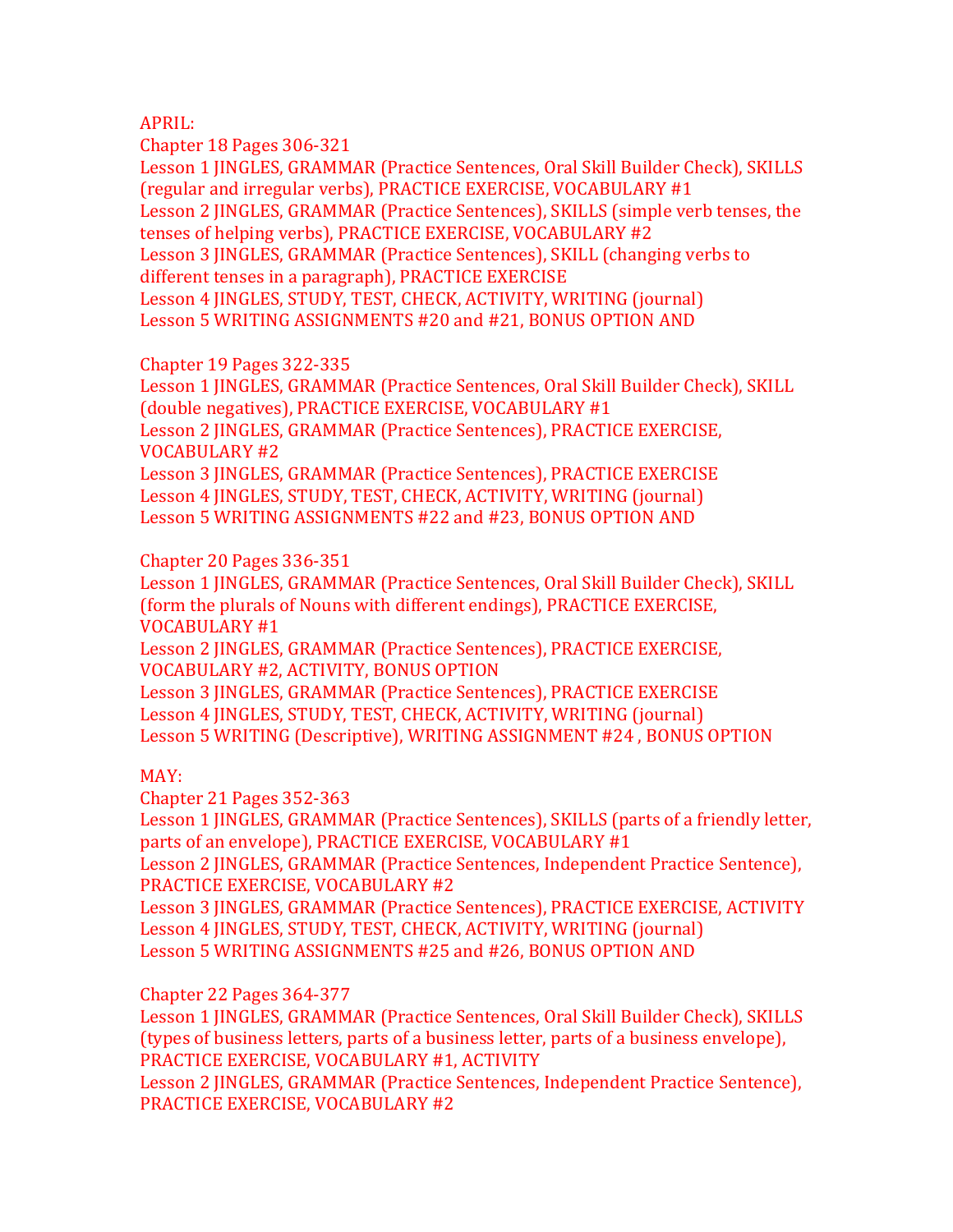Lesson 3 JINGLES, GRAMMAR (Practice Sentences), PRACTICE EXERCISE, ACTIVITY Lesson 4 JINGLES, STUDY, TEST, CHECK, ACTIVITY, WRITING (journal) Lesson 5 WRITING ASSIGNMENTS #27 and #28, BONUS OPTION AND

Chapter 23 Pages 378-389 Lesson 1 JINGLES, GRAMMAR (Practice Sentences), SKILL (thank you notes), PRACTICE EXERCISE Lesson 2 JINGLES, GRAMMAR (Practice Sentences), SKILL (parts of a book), PRACTICE EXERCISE Lesson 3 SKILL (introduce main parts of the library), PRACTICE EXERCISE, **ACTIVITY** Lesson 4 JINGLES, STUDY, TEST, CHECK, ACTIVITY, WRITING (journal) Lesson 5 WRITING ASSIGNMENTS #29 and #30, BONUS OPTION

#### JUNE:

Chapter 24 Pages 390-399 

Lesson 1 SKILL (introduce alphabetizing), PRACTICE EXERCISE Lesson 2 SKILL (introduce guide words), PRACTICE EXERCISE Lesson 3 SKILLS (the dictionary and entry words), PRACTICE EXERCISE Lesson 4 JINGLES, STUDY, TEST, CHECK, ACTIVITY, WRITING (journal) Lesson 5 WRITING ASSIGNMENT #31, ACTIVITY AND

Chapter 25 Pages 400-404 Lesson 1 WRITING (Story Card 1), ACTIVITY

Lesson 2 WRITING (Story Card 2), ACTIVITY Lesson 3 WRITING (Story Card 3), ACTIVITY Lesson 4 WRITING (Story Card 4), ACTIVITY Lesson 5 WRITING (Story Card 5), ACTIVITY

**Box 4: Learning Activities:** Explain what the student will do to cover the monthly learning goals  $(Box\ 3)$  and materials  $(Box\ 2)$  above. Two examples are below, one for math and another for phonics/reading. If one of them is correct as is, and appropriate to what your child will do, simply copy and paste it into Box 4. Feel free to adjust them according to your planned learning activities in this class.

An example is: Each day the student will complete an English lesson. They will have a new lesson/concept/learning explained, demonstrated/taught. They'll complete practice work to ensure understanding of content. They will have independent practice/homework over those concepts. They will re-do and make corrections. When review is needed, we'll not learn a new concept but take the time needed to re-teach or reinforce needed concepts.

**Box 5. Progress Criteria/ Methods of Evaluation:** Tell how you will decide if the student is mastering the learning goals you listed in the learning goals section above. Please copy the sentence in red. Delete any evaluation activities your child does not do.